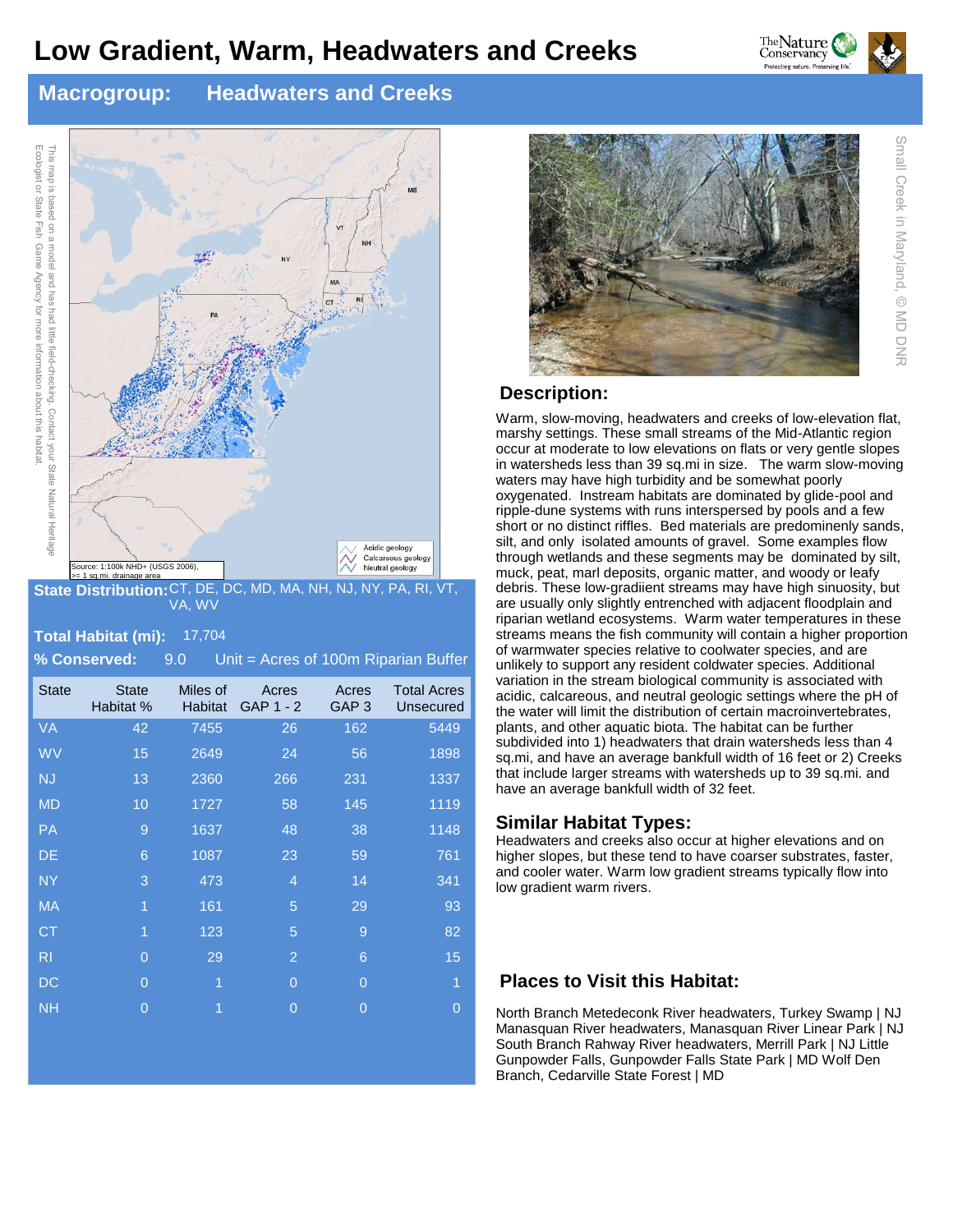Most Abundant: white sucker, pumpkinseed, redbreast sunfish, goldern shiner, eastern blacknose dace, bluntnose minnow, tessellated darter, mottled sculpin, longnose dace, central stoneroller, fantail darter, bluehead chub, bluegill, black crappie, creek chub, common shiner, striped shiner, american eel, emerald shiner, spottail shiner, rosyside dace, swallowtail shiner, banded killifish, yellow perch, chain pickerel, brown bullhead, yellow bullhead, swamp darter. Less Abundant: creek chubsucker, redfin pickerel, banded sunfish, satinfin shiner, pearl dace, fallfish, eastern mudminnow, rock bass, green sunfish, mummichog, margined madtom, northern hog sucker, banded sculpin, crescent shiner, golden shiner, creek chubsucker, greensidedarter, johnny darter, river chub, smallmouth bass, mountain redbelly dace, spotfin shiner, rainbow darter, silverjaw minnow, pirate perch, longear sunfish, fathead minnow, torrent sucker, largemouth bass, cutlip minnow, rosyface shiner, bluespotted sunfish, sandshiner, saffron shiner, roanoke darter, bigeye chub.

## **Species of Concern (G1 - G4):**

Fishes: carolina darter, kanawha minnow, tennessee dace, potomac sculpin, blackbanded sunfish, glassy darter, tonguetied minnow, speckled killifish, american brook lamprey, whitemouth shiner, ironcolor shiner, new river shiner, appalachia darter, stripeback darter Crayfish, Mussels, and Snails: chowanoke crayfish, dwarf wedgemussel, cumberland bean, yellow lance, tennessee clubshell, tennessee pigtoe, roanoke slabshell, tennessee heelsplitter, slippershell mussel, eastern pondmussel, kidneyshell *See Appendix 2 for scientific names*









#### **Crosswalk to State Names:**

New York: Marsh headwater stream, Coastal plain stream. Maryland: Coastal Plain Streams, Blackwater Streams, Limestone Streams, Piedmont Streams: low gradient variant. Pennsylvania: Atlantic Basin Fish Warmwater Community 1, Ohio-Great Lakes Basins Fish Warmwater Stream Community

DNR

Bluntnose minnow, © OH

 $\frac{Q}{L}$ 

Bluntnose minnow, ©

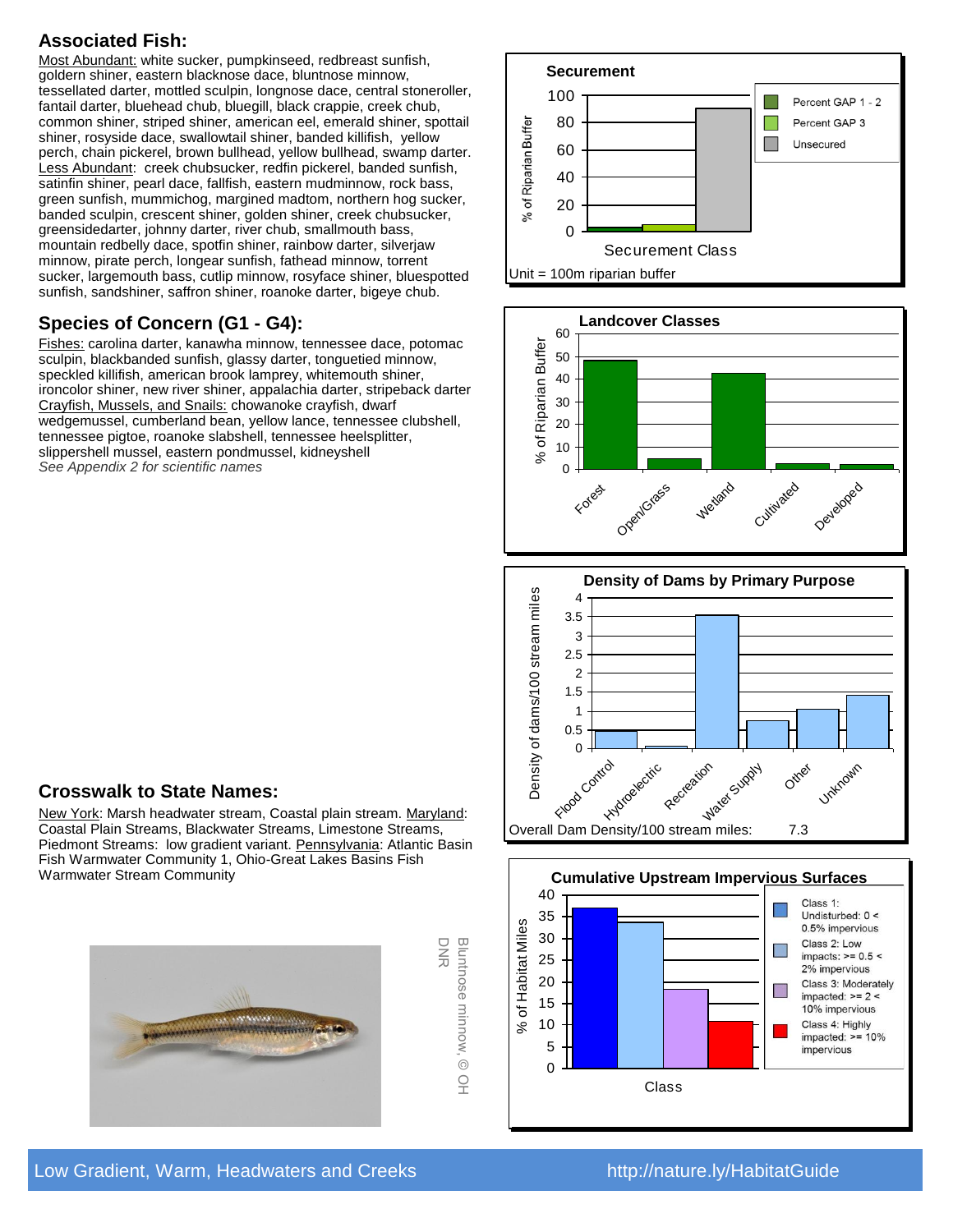# **Moderate Gradient, Warm, Headwaters and Creeks**



**Macrogroup: Headwaters and Creeks**



**State Distribution:** DE, DC, MD, NJ, NY, PA, VA, WV

#### **Total Habitat (mi):**  16,894

Ecologist or State Fish Game Agency for more information about this habitat.

| % Conserved: |                           | 4.3<br>Unit = $A$ cres of 100m Riparian Buffer |                    |                           |                                 |  |
|--------------|---------------------------|------------------------------------------------|--------------------|---------------------------|---------------------------------|--|
| <b>State</b> | <b>State</b><br>Habitat % | Miles of<br><b>Habitat</b>                     | Acres<br>GAP 1 - 2 | Acres<br>GAP <sub>3</sub> | <b>Total Acres</b><br>Unsecured |  |
| <b>VA</b>    | 56                        | 9413                                           | 11                 | 234                       | 7101                            |  |
| <b>WV</b>    | 28                        | 4717                                           | 17                 | 66                        | 3603                            |  |
| <b>MD</b>    | 9                         | 1591                                           | 30                 | 150                       | 1062                            |  |
| <b>PA</b>    | 5                         | 784                                            | 8                  | 20                        | 584                             |  |
| <b>NJ</b>    | 2                         | 365                                            | 16                 | 9                         | 268                             |  |
| <b>DE</b>    | $\overline{0}$            | 18                                             | $\overline{0}$     | 3                         | 11                              |  |
| <b>DC</b>    | $\overline{0}$            | 4                                              | $\overline{0}$     | 0                         | 3                               |  |
| <b>NY</b>    | $\overline{0}$            | $\overline{2}$                                 | $\overline{0}$     | $\Omega$                  | 1                               |  |
|              |                           |                                                |                    |                           |                                 |  |



#### **Description:**

Warm, moderately fast-moving, headwaters and creeks of lowelevation hills and gentle slopes. These small streams of the Mid-Atlantic region occur on hills and slopes at low to moderate elevations in watersheds less than 39 sq.mi in size. They have warm, moderately fast moving water with good oxygenation. Instream habitats are dominated by riffle-pool development with low sinuosity, moderately entrenchment, and moderately narrow valleys. They have substrates dominated by cobble, gravel, and sand with occassional small patches of boulder. The predominant source of energy to the stream is terrestrial leaf litter or organic matter (these are allochtonous streams). Warm water temperatures in these streams means the fish community will contain a higher proportion of warmwater species relative to coolwater species. These systems are unlikely to support any resident coldwater species. Additional variation in the stream biological community is associated with acidic, calcareous, and neutral geologic settings where the pH of the water will limit the distribution of certain macroinvertebrates, plants, and other aquatic biota. The habitat can be further subdivided into 1) headwaters that drain watersheds less than 4 sq.mi, and have an average bankfull width of 16 feet or 2) Creeks that include larger streams with watersheds up to 39 sq.mi. and have an average bankfull width of 32 feet.

#### **Similar Habitat Types:**

These moderate gradient streams are transitional types and often exhibit some charcateristics of both the higher and lower gradient streams. Warm moderate gradient streams typicallys flow into moderate or low gradient warm rivers in areas of less topography.

#### **Places to Visit this Habitat:**

Hammond Branch, Hammond Park | MD Lockatong Creek, Westcott Nature Preserve | NJ Patterson Creek, George Washington And Jefferson National Forest | VA Pimmit Run, Potomac Hills City Park | VA Panther Creek, Panther State Forest | WV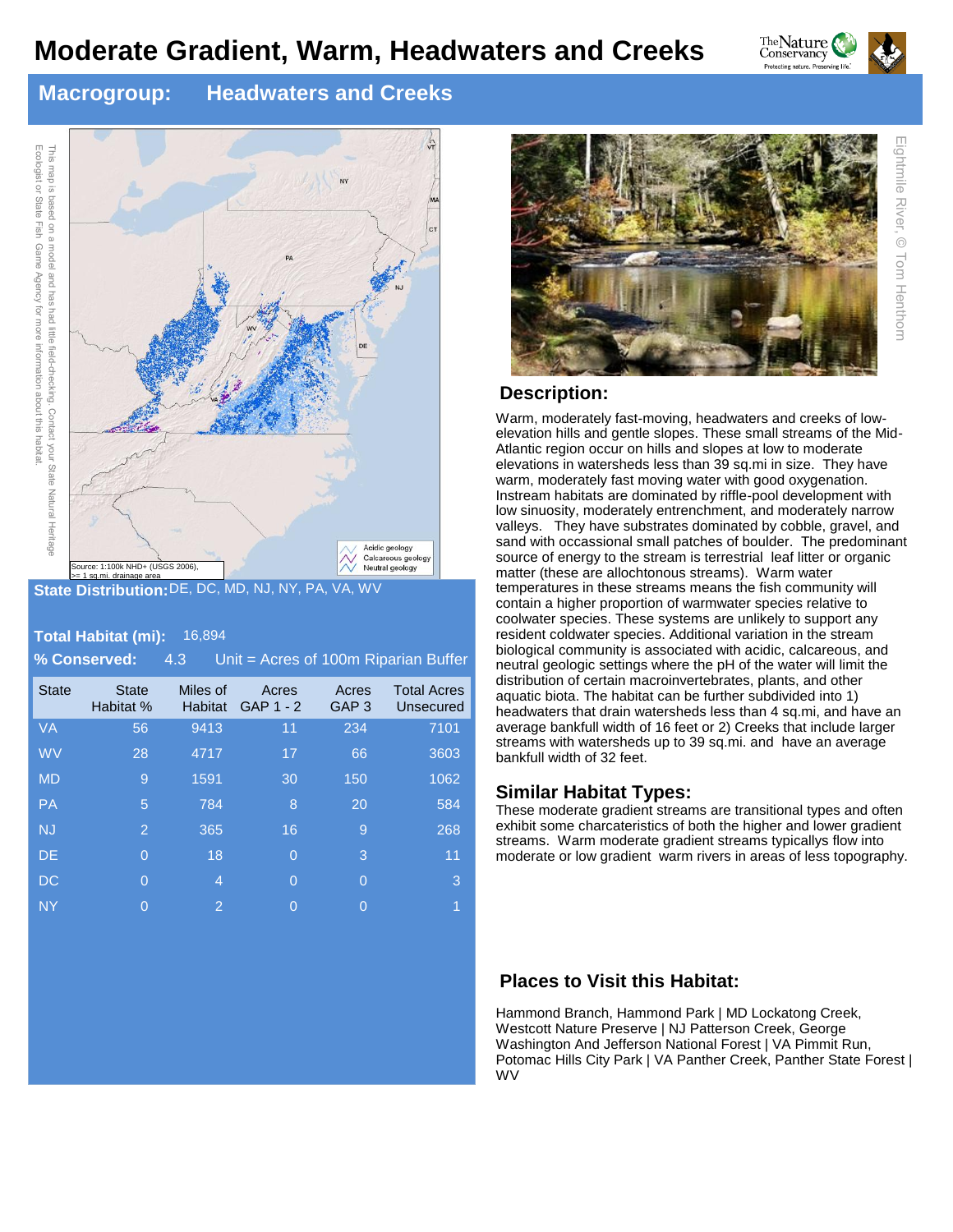Most Abundant: eastern blacknose dace, creek chub, bluehead chub, mountain redbelly dace, central stoneroller, rosyside dace, fantail darter, striped shiner, crescent shiner, bluntnose minnow, white sucker. Less Abundant: rainbow darter, tessellated darter, silverjaw minnow, torrent sucker, bluegill, longnose dace, margined madtom, green sunfish, johnny darter, redbreast sunfish, mottled sculpin, northern hog sucker, banded sculpin, rock bass, cutlip minnow, fallfish, american eel, pumpkinseed, greenside darter, common shiner, roanoke hog suciker, rosefin shiner, creek chubsucker, highscale shiner, golden shiner, smallmouth bass, rosyface shiner, fantail darter

#### **Species of Concern (G1 - G4):**

Fishes: clinch dace, blackside dace, redside dace, tennessee dace, rustyside sucker, blackbanded sunfish, speckled killifish, bigmouth chub, new river shiner, appalachia darter, stripeback darter Crayfish, Mussels, and Snails: elk river crayfish, spiny scale crayfish, littlewing pearlymussel, tennessee heelsplitter, kidneyshell, appalachian springsnail

*See Appendix 2 for scientific names*









#### **Crosswalk to State Names:**

Maryland: Piedmont Streams. Pennsylvania: Atlantic Basin Fish Warmwater Community 1, Ohio-Great Lakes Basins Fish Warmwater Stream Community.

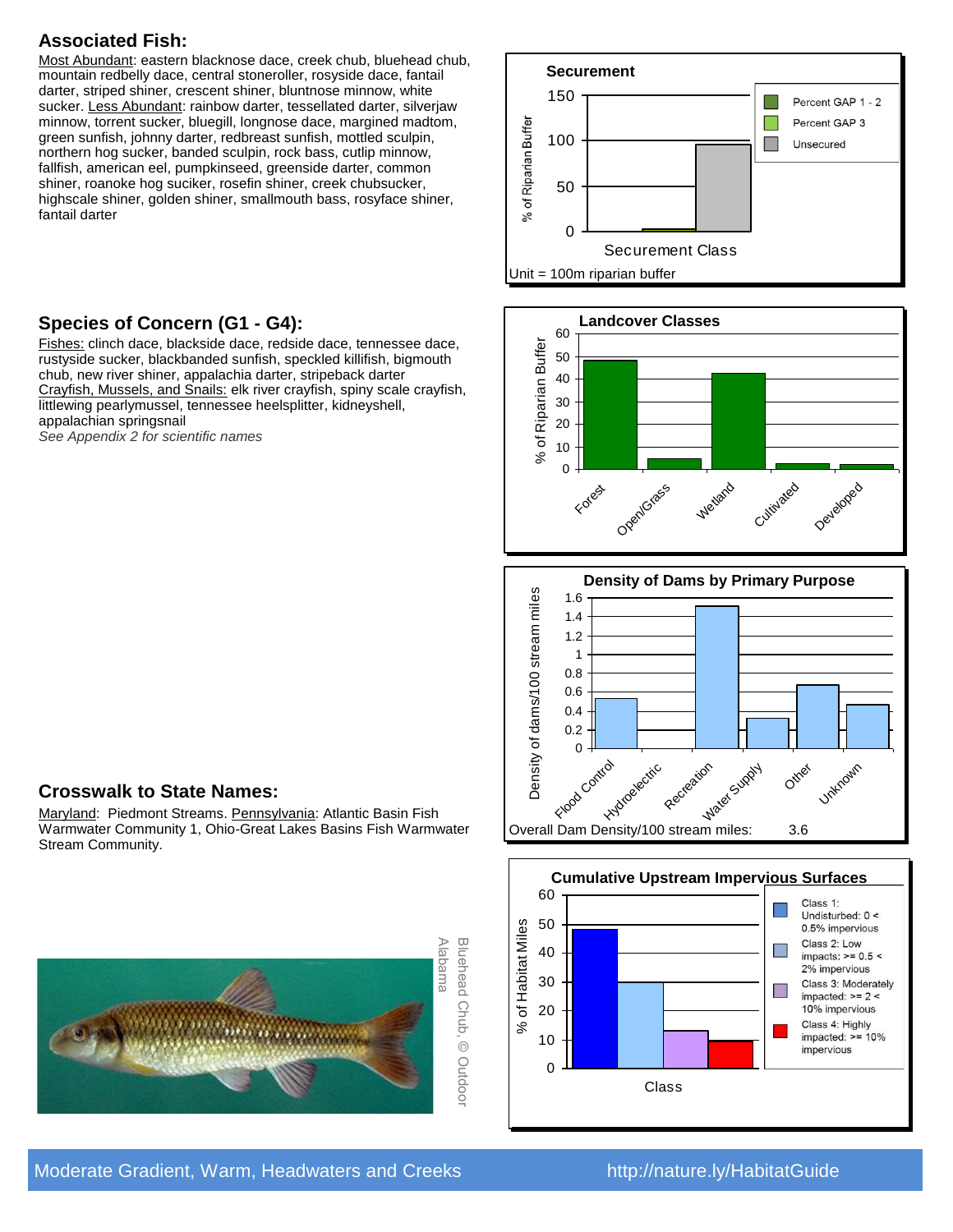# **Moderate Gradient, Warm, Small River**



## **Macrogroup: Small River**





**State Distribution:** DE, DC, MD, NJ, NY, PA, VA, WV

#### **Total Habitat (mi):**  3,664

| % Conserved: |                           | Unit = Acres of 100m Riparian Buffer<br>8.3 |                      |                           |                                 |  |
|--------------|---------------------------|---------------------------------------------|----------------------|---------------------------|---------------------------------|--|
| <b>State</b> | <b>State</b><br>Habitat % | Miles of<br><b>Habitat</b>                  | Acres<br>$GAP$ 1 - 2 | Acres<br>GAP <sub>3</sub> | <b>Total Acres</b><br>Unsecured |  |
| <b>VA</b>    | 41                        | 1501                                        | $\overline{4}$       | 26                        | 918                             |  |
| <b>WV</b>    | 26                        | 973                                         | 16                   | 32                        | 577                             |  |
| <b>PA</b>    | 21                        | 773                                         | 14                   | 24                        | 456                             |  |
| <b>MD</b>    | 9                         | 323                                         | 23                   | 40                        | 144                             |  |
| <b>NJ</b>    | $\overline{2}$            | 77                                          | 8                    | 5                         | 34                              |  |
| <b>DE</b>    | 1                         | 20                                          | $\overline{0}$       | 3                         | 10                              |  |
| DC           | $\overline{0}$            | 10                                          | $\overline{0}$       | $\Omega$                  | $\overline{7}$                  |  |
| <b>NY</b>    | $\overline{0}$            | 1                                           | $\overline{0}$       | $\overline{0}$            | 1                               |  |
|              |                           |                                             |                      |                           |                                 |  |



#### **Description:**

Warm, moderately fast-moving, small rivers of the southern Mid-Atlantic region. These small rivers of the south drain watersheds up to 200 sq.mi and have an average bankfull width of 69 feet. The moderately fast-moving waters are dominated by a well-defined pattern of alternating pools, riffles, and runs. Their substrate is composed of sand, gravel, and cobble, and they often have high water clarity and are well oxygenated. These moderate gradient rivers exhibit moderate to low sinuosity with moderately narrow valleys and adjacent riverside upland communities. Warm water temperatures in these rivers means the fish community will contain a higher proportion of warmwater species relative to coolwater species. These systems are unlikely to support any resident coldwater species. Additional variation in the biological community is expected in acidic, calcareous, and neutral geologic settings where the pH of the water will limit the distribution of certain macroinvertebrates, plants, and other aquatic biota.

#### **Similar Habitat Types:**

These moderate gradient rivers are transitional types and often exhibit some charcateristics of both the higher and lower gradient streams. Warm moderate gradient small rivers typically flow into moderate or low gradient warm larger rivers in areas of less topography.

#### **Places to Visit this Habitat:**

Deer Creek, Rocks State Park | MD Gunpowder Falls, Gunpowder Falls State Park | MD Sideling Hill Creek, Sideling Hill Wildlife Management Area | PA Pennypack Creek, Penny Pack Park | PA Cranberry River, Monongahela National Forest | WV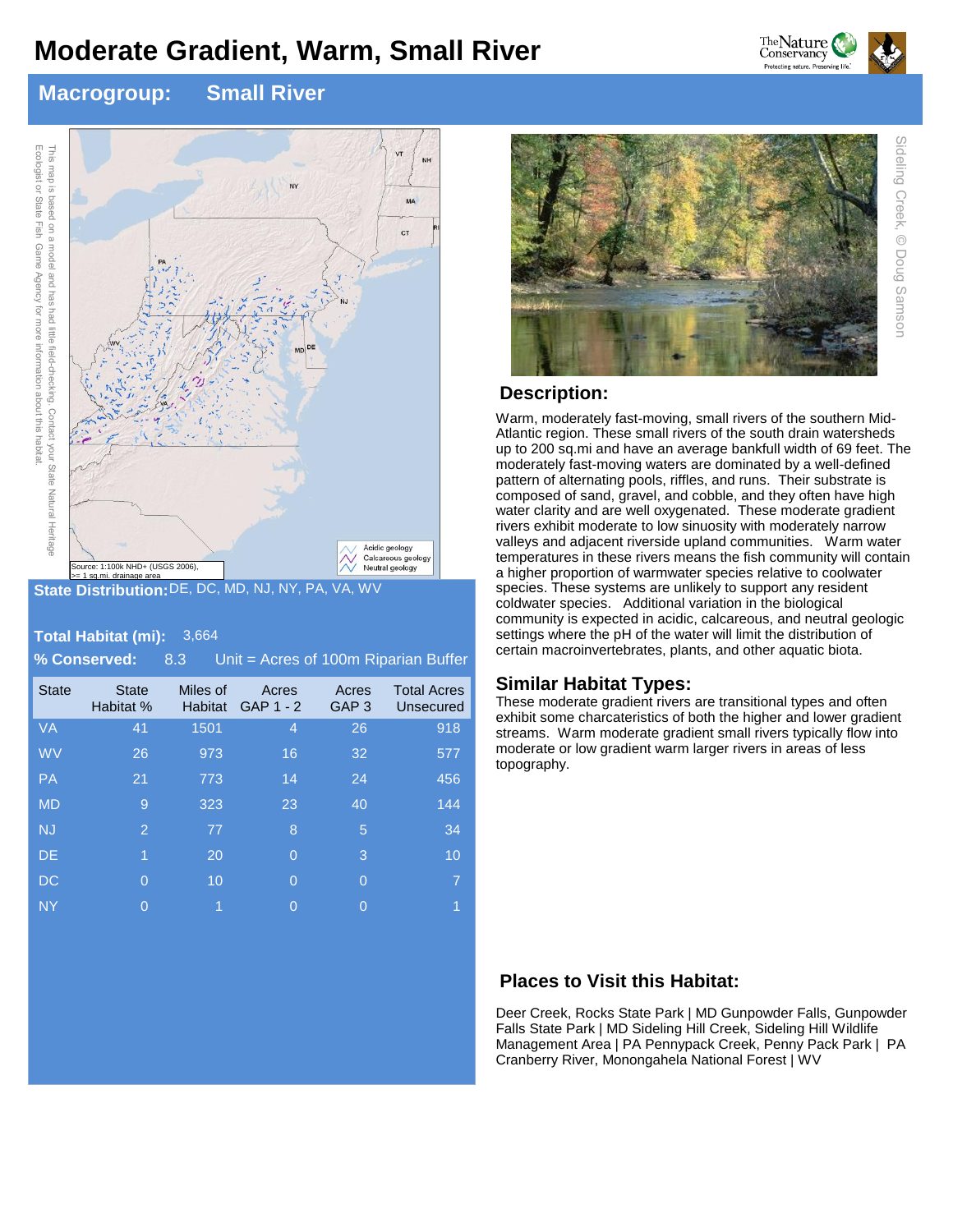Most Abundant: central stoneroller, bluntnose minnow, white sucker, redbreast sunfish, river chub, american eel, eastern blacknose dace, warpaint shiner, rock bass, common shiner, northern hog sucker, greenside darter, tennessee shiner, telescope shiner, rosyface shiner, tessellated darter, creek chub, crescent shiner, redline darter, bigeye chub, longnose dace, striped shiner. Less Abundant: rainbow darter, mimic shiner, smallmouth bass, mottled sculpin, cutlip minnow, banded sculpin, banded darter, whitetail shiner, fantail darter, mountain shiner, margined madtom, bluehead chub, gizzard shad, fallfish, black redhorse, bigmouth chub, green sunfish, spotfin shiner, johnny darter, bluegill, creek chubsucker, rosefin shiner, spottail shiner, longear sunfish, largemouth bass, shield darter, golden redhorse.

#### **Species of Concern (G1 - G4):**

Fishes: duskytail darter, yellowfin madtom, cheat minnow, roanoke logperch, roughhead shiner, orangefin madtom, blotchside logperch, sickle darter, sharphead darter, candy darter, tippecanoe darter, ohio lamprey, mountain brook lamprey, popeye shiner, longhead darter, fatlips minnow, kanawha minnow, potomac sculpin, gravel chub, bluebreast darter, greenfin darter, bluespar darter, swannanoa darter, glassy darter, tonguetied minnow, american brook lamprey, river redhorse, bigmouth chub, new river shiner, mirror shiner, tangerine darter, channel darter, gilt darter, appalachia darter, stripeback darter Crayfish, Mussels, and Snails: elk river crayfish, big sandy crayfish, spiny scale crayfish, new river crayfish, cumberlandian combshell, shiny pigtoe, littlewing pearlymussel, james spinymussel, purple bean, yellow lance, atlantic pigtoe, clubshell, tennessee clubshell, tennessee pigtoe, slabside pearlymussel, fluted kidneyshell, brook floater, atlantic spike, snuffbox, yellow lampmussel, tennessee heelsplitter, green floater, salamander mussel, tan riffleshell, elktoe, triangle floater, slippershell mussel, northern lance, eastern pondmussel, round hickorynut, round pigtoe, kidneyshell, spiny riversnail

*See Appendix 2 for scientific names*

#### **Crosswalk to State Names:**

New York: Confined river. Maryland: Piedmont Streams, Highland Streams, Coastal Plain Streams. Pennsylvania: Atlantic Basin Fish Warmwater Community 2, Atlantic Basin Fish Warmwater Community 1, Ohio-Great Lakes Basins Fish Warmwater Stream Community, Ohio - Great Lakes Basins Mussels Fluted Shell Mussel Community, Susquehanna - Potomac River Basins Mussels Eastern Elliptio Community.

> Matthew Pintar Central stoneroller, ©

 $\odot$ 

Matthew Pintar Central stoneroller,









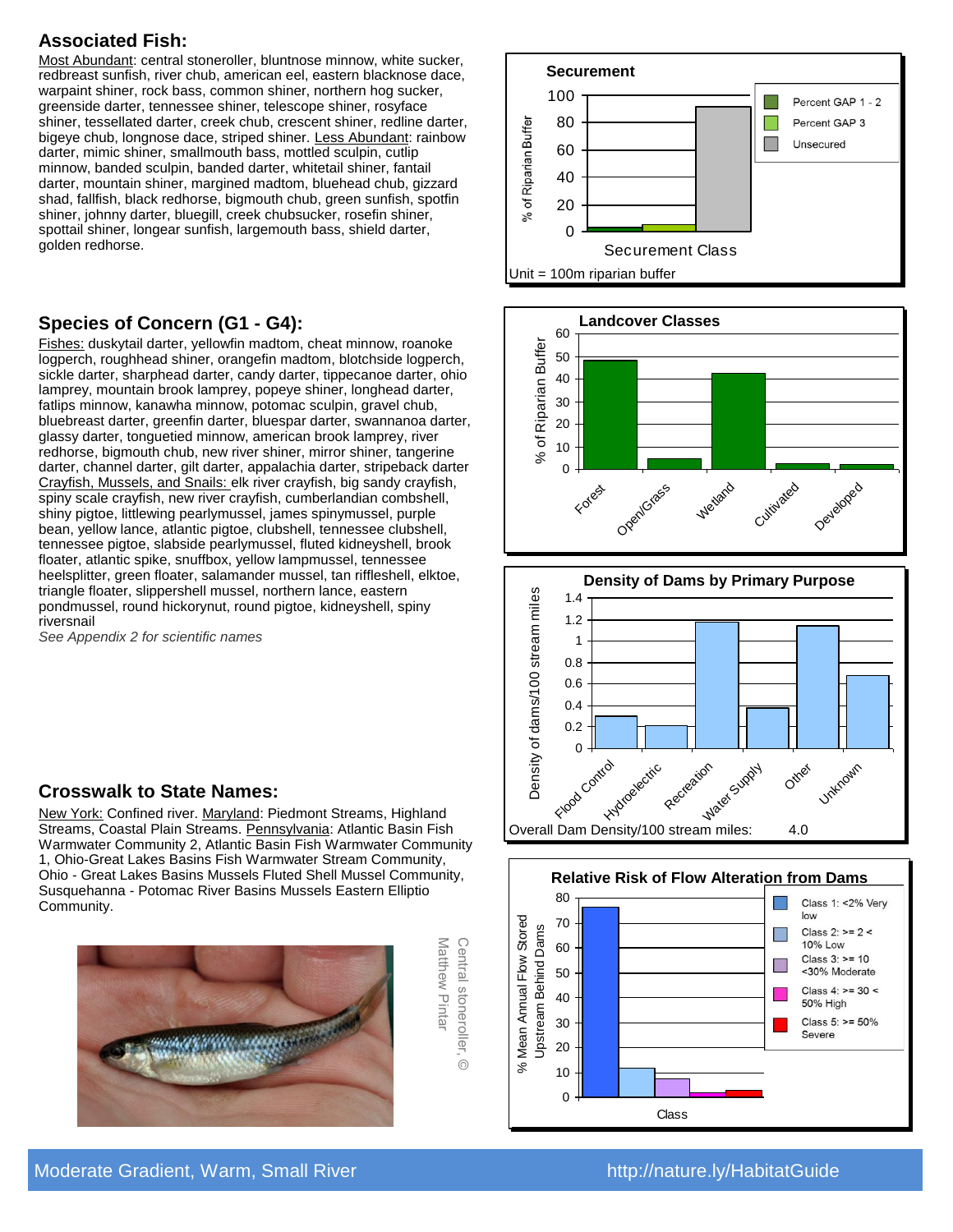## **Tidal Headwaters and Creeks**



## **Macrogroup: Tidal Headwaters and Creeks**





**State Distribution:** DE, DC, ME, MD, MA, NH, NJ, NY, PA, RI, VA

#### **Total Habitat (mi):**  7,835

| % Conserved: |                           | 13.2                |                    |                           | Unit = $A$ cres of 100m Riparian Buffer |
|--------------|---------------------------|---------------------|--------------------|---------------------------|-----------------------------------------|
| <b>State</b> | <b>State</b><br>Habitat % | Miles of<br>Habitat | Acres<br>GAP 1 - 2 | Acres<br>GAP <sub>3</sub> | <b>Total Acres</b><br>Unsecured         |
| VA           | 31                        | 2402                | 43                 | 86                        | 1690                                    |
| <b>MD</b>    | 29                        | 2307                | 50                 | 169                       | 1548                                    |
| <b>NJ</b>    | 12                        | 906                 | 156                | 32                        | 511                                     |
| <b>ME</b>    | 8                         | 654                 | 29                 | 24                        | 445                                     |
| DE.          | 6                         | 501                 | 27                 | 52                        | 309                                     |
| <b>NY</b>    | $\overline{4}$            | 336                 | 10                 | 17                        | 238                                     |
| <b>MA</b>    | $\overline{4}$            | 312                 | 14                 | 39                        | 185                                     |
| <b>CT</b>    | 3                         | 218                 | 9                  | 12                        | 151                                     |
| <b>NH</b>    | $\overline{1}$            | 95                  | 3                  | $\overline{7}$            | 61                                      |
| RI           | 1                         | 71                  | 3                  | 5                         | 50                                      |
| <b>PA</b>    | $\overline{0}$            | 24                  | $\overline{2}$     | 1                         | 16                                      |
| DC           | $\overline{0}$            | $\overline{7}$      | $\overline{0}$     | 1                         | 6                                       |
|              |                           |                     |                    |                           |                                         |



#### **Description:**

Slow-moving, shallow, tidally influenced creeks and headwater streams. These tidal creeks and streams connect directly to the ocean or to large tidal rivers estuaries and have watersheds under 39 square miles. The water flow and level in these streams fluctuates with the tides creating subtidal habitat which is permanently flooded and an intertidal habitat exposed at low tide. Salinity typically ranges between 30 and 0.5 ppt and grades into a freshwater system in the upper portions of many of these reaches. Most tidal streams have moderately firm, sandy channel bottoms and vertical banks that are regularly eroded and slump into the creek bottom. Many have a very sinuous pattern as they wind through large salt marshes along the coast. Others have smaller associated brackish or salt marshes along their length and/or intertidal sand and mud flats in their lower portions. These streams and their associated estuaries support a rich diversity of plant and animals and serve as the primary nursery area for many marine fishes. The ecological importance of small tidal streams has historically been undervalued, but recent research is showing their collective influence on estuarine ecosystem function may equal or exceed that of larger tidal rivers.

#### **Similar Habitat Types:**

Tidal headwaters and creeks may drain directly to the coast or into larger tidal rivers and their estuaries. High gradient examples of tidal creeks and streams are rare but do occur occassionally along the northern rocky coast of the region.

#### **Places to Visit this Habitat:**

Wye River, Md Environmental Trust Easement | MD Cedar Run, Stafford Forge | NJ Bass River, Edwin B. Forsythe National Wildlife Refuge | NJ Pettaquanscutt River, John H. Chafee National Wildlife Refuge | RI Powhatan Creek, Colonial National Historical Park | VA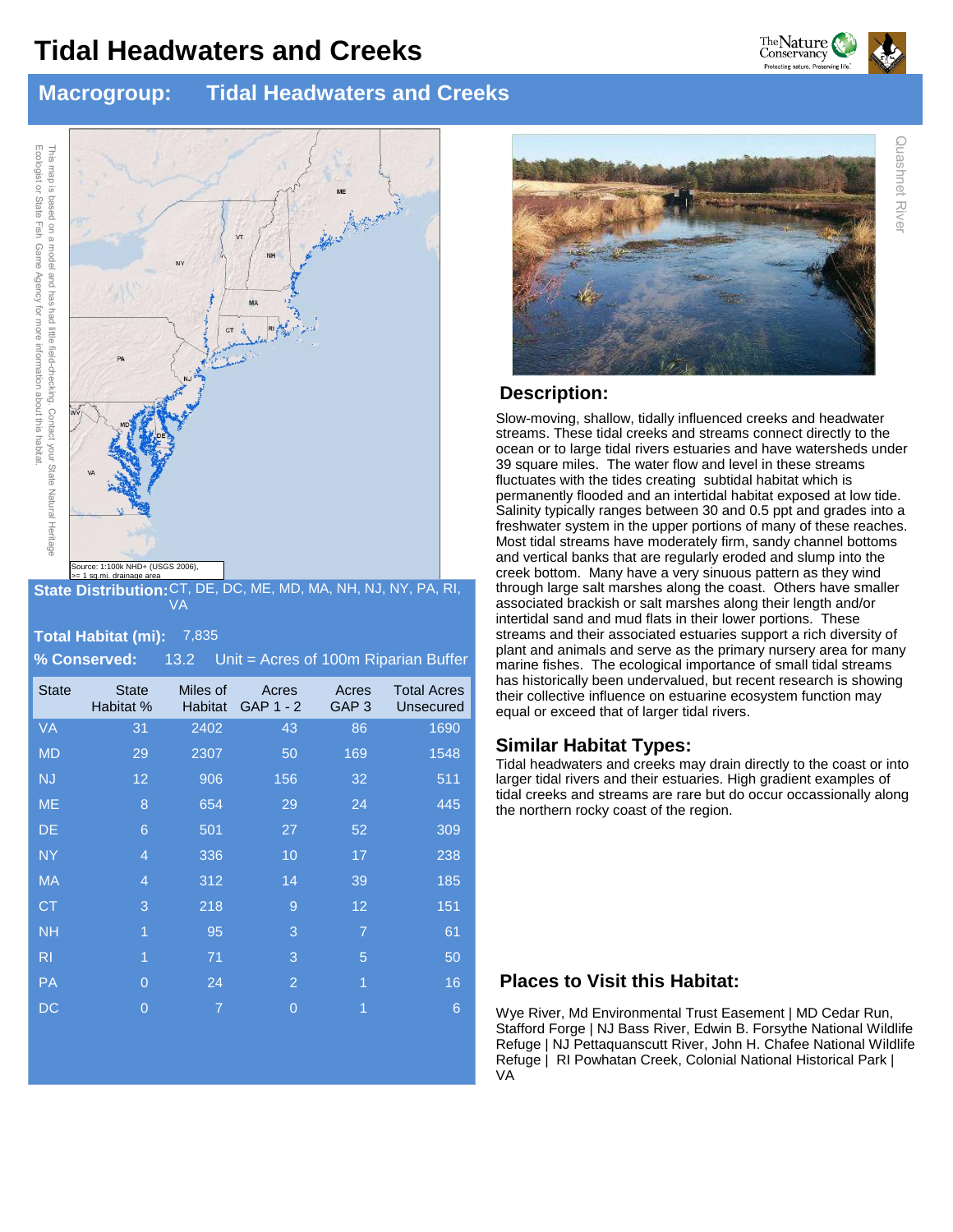Most Abundant: alewife, blueback herring, atlantic silverside, mummichog , striped killifish, sheepshead minnow, fourspine stickleback, threespine stickleback, american eel, winter flounder , black sea bass, bluefish, striped bass, naked goby, northern pipefish. Less Abundant: eastern mudminnow, white sucker, tessellated darter, pumpkinseed, redfin pickerel, eastern mosquitofish, swallowtail shiner, redbreast sunfish, largemouth bass, brook trout, satinfin shiner, banded killifish, sea lamprey, golden shiner, banded sunfish.









## **Species of Concern (G1 - G4):**

Fishes: bridle shiner, glassy darter, spotfin killifish, american brook lamprey, ironcolor shiner Crayfish, Mussels, and Snails: tidewater mucket, eastern pondmussel, new england siltsnail *See Appendix 2 for scientific names*

#### **Crosswalk to State Names:**

New York: Brackish interdunal swales, Brackish intertidal mudflats, Brackish intertidal shore, Brackish meadow, Brackish subtidal aquatic bed, Brackish tidal marsh, Coastal salt pond, Freshwater intertidal mudflats, Freshwater intertidal shore, Freshwater tidal creek, Freshwater tidal marsh, Freshwater tidal swamp, High salt marsh, Low salt marsh, Salt panne, Salt shrub, Saltwater tidal creek. Maryland: Tidal Streams, Coastal Plain Streams, Blackwater Streams.



Service Alewife, © USDA Forest Alewife, © USDA Forest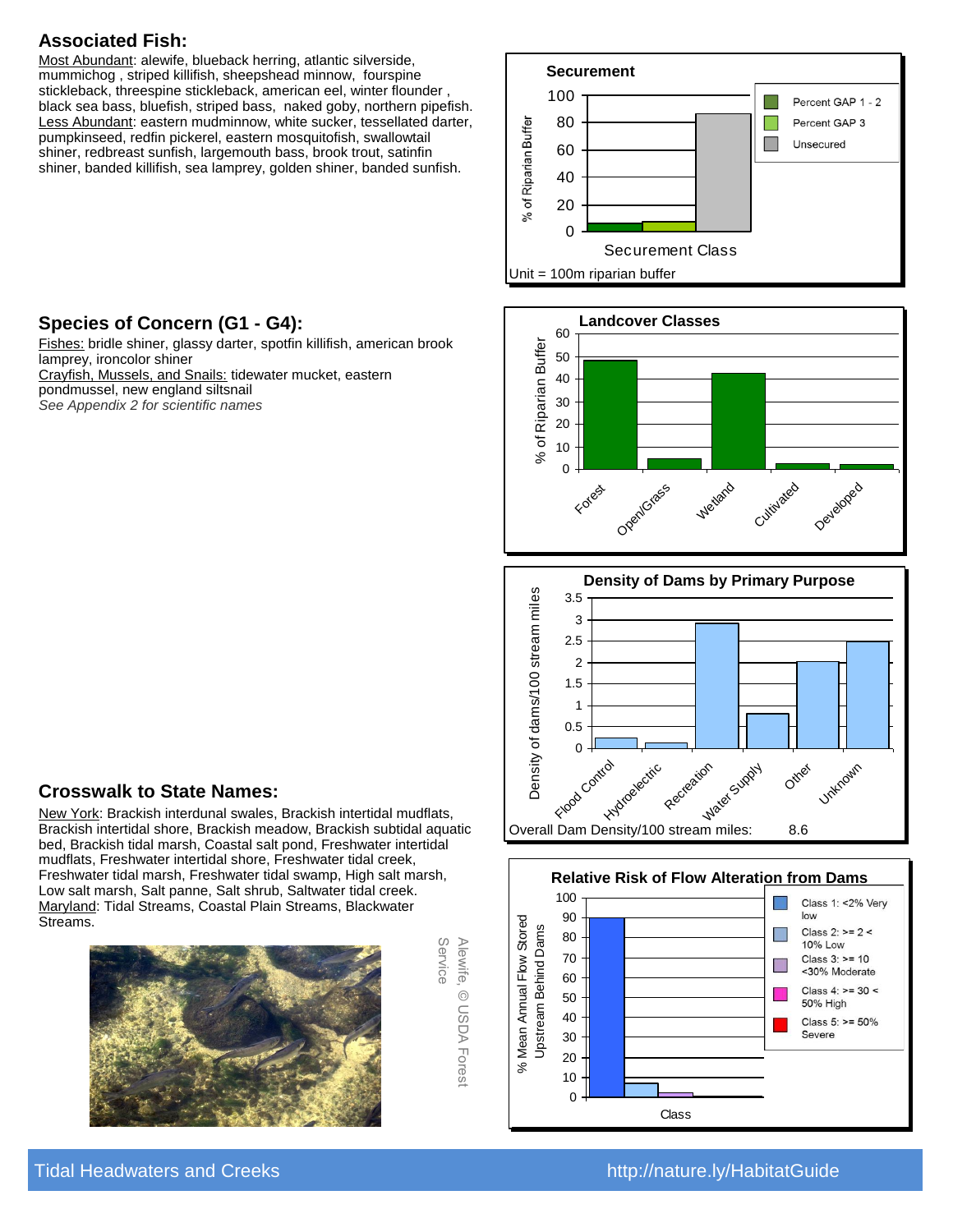# **Tidal Large River**



#### **Macrogroup: Tidal Large River**





**State Distribution:** CT, DE, DC, ME, MD, MA, NJ, NY, PA, VA

#### **Total Habitat (mi):**  1,026

|              | % Conserved:              | 15.9                       | Unit = Acres of 100m Riparian Buffer |                           |                                 |
|--------------|---------------------------|----------------------------|--------------------------------------|---------------------------|---------------------------------|
| <b>State</b> | <b>State</b><br>Habitat % | Miles of<br><b>Habitat</b> | Acres<br>GAP 1 - 2                   | Acres<br>GAP <sub>3</sub> | <b>Total Acres</b><br>Unsecured |
| <b>VA</b>    | 41                        | 412                        | 9                                    | 42                        | 358                             |
| <b>NY</b>    | 15                        | 146                        | 5                                    | 16                        | 87                              |
| <b>ME</b>    | 12                        | 116                        | 1                                    | 2                         | 61                              |
| <b>CT</b>    | 10                        | 99                         | 6                                    | 8                         | 59                              |
| <b>NJ</b>    | 8                         | 77                         | 10                                   | 11                        | 45                              |
| <b>MD</b>    | 5                         | 48                         | $\overline{2}$                       | 5                         | 31                              |
| <b>PA</b>    | 5                         | 46                         | 1                                    | 3                         | 29                              |
| <b>MA</b>    | 3                         | 26                         | 1                                    | 1                         | 18                              |
| <b>DE</b>    | 2                         | 25                         | 9                                    | $\overline{2}$            | 9                               |
| DC           | 1                         | 6                          | $\overline{0}$                       | $\overline{0}$            | 5                               |

#### **Description:**

Slow moving, large, deep, tidally influenced rivers. These very large rivers connect directly to the ocean or to large estuaries and their water flow and level fluctuates with the tides. They have large upstream watersheds >1000 sq.mi and average bankfull widths of over 300 feet. In the river there is a vertical salinity gradient, with a surface layer of fresh water (salinity less than 0.5 ppt) floating over a deeper layer of brackish water (salinity between 0.5 and 18.0ppt). Salinities at any one place in the river may fluctuate as the tides flow in and out because the "salt wedge" of brackish water alternately rises and falls with the tides. Vegetational and faunal communities found in and along the river are determined by both depth and salinity. Commonly associated communities include brackish and salt marshes, swamps, and mudflats. Most of these rivers have extensive salt marshes an/or intertidal sand and mud flats at their mouths. These rivers and their associated estuaries support a rich diversity of plant and animals and serve as the primary nursery area for many marine, estuarine, and anadromous fishes.

#### **Similar Habitat Types:**

Large tidal rivers typically have a number of connected smaller tidal rivers and creeks.

#### **Places to Visit this Habitat:**

Connecticut River, Windsor Meadows State Park | CT Hudson River, Peebles Island | NY Schuylkill River, Fairmont Park | PA James River, James River National Wildlife Refuge | VA Delaware River, Supawna Meadows NWR | NJ



Connecticut River, © Jerry Monkman

Connecticut River, © Jerry Monkman